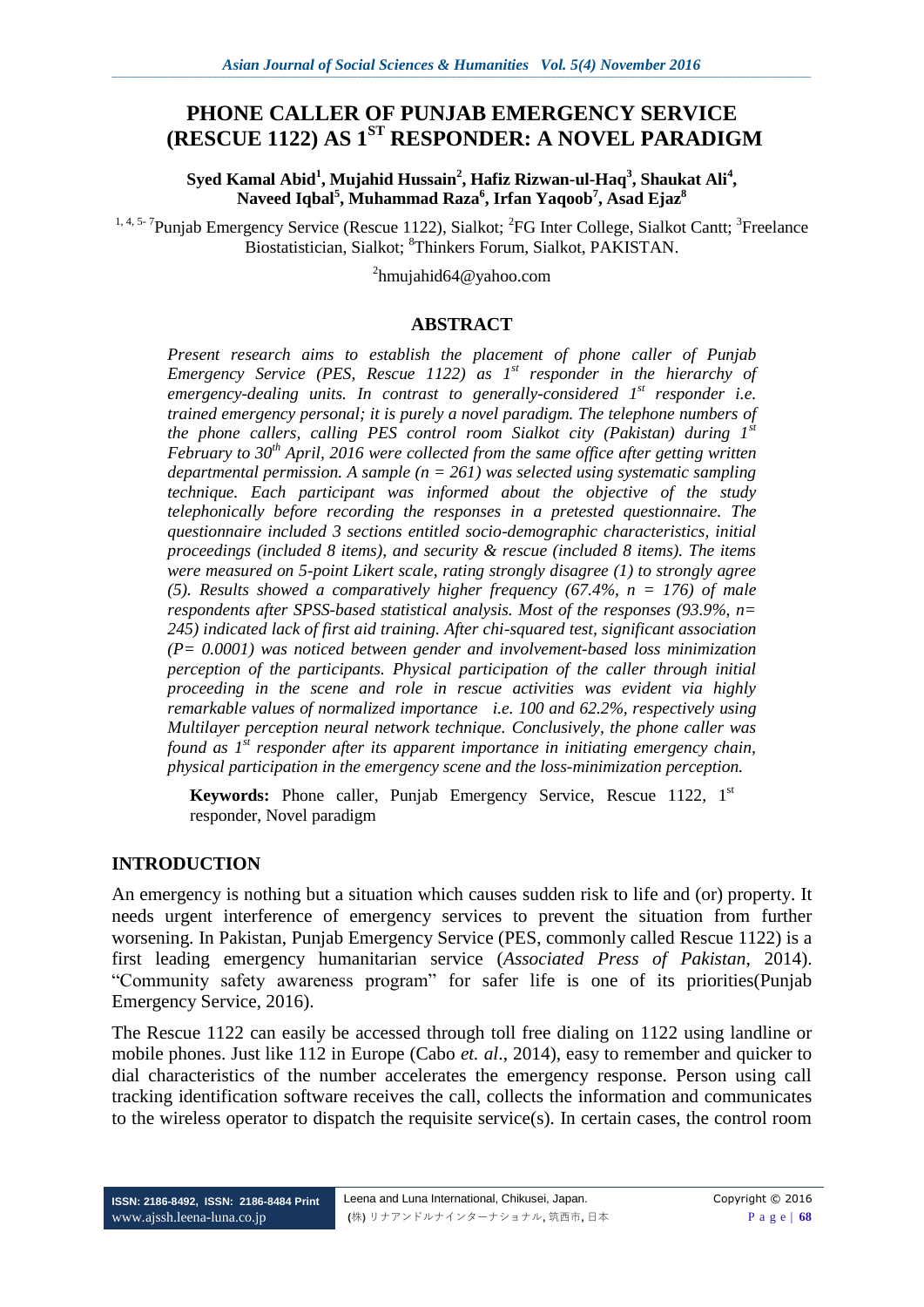passes advice to the caller about provision of the first aid e.g. cardiopulmonary resuscitation (CPR) and bleeding control till the approach of the support services.

First responder is a person (from emergency service) who is amongst the first people to arrive at emergency site for assistance. The role of the responder necessitates both, physical and mental fitness to cope with stress and uncertainty related with the condition (Hagler, 2012). Similarly, basic life support (BLS) or first aid training is considered mandatory for such officials to deal with medical and other emergencies.

Generally, frequency of road traffic accidents is followed by medical emergency in Punjab (a province of Pakistan). Emergency services cannot access to every emergency scene instantly due to certain constrains. Unluckily, there is also severe deficiency of trained community members. Now, only laypersons/bystanders left who rush to incidence site without delay, summon to 1122, and may participate in rescue and safety activities. Just like emergency service (Cruz, 2016), the bystander perceives that his/her participation reduces the loss of the incidence in term of life and property. Based on roles, the layperson/bystander may be called as community  $1<sup>st</sup>$  responder. However, literature is not available in this context and research gap exists. In this scenario, the present study aims to establish the placement of phone caller of Punjab Emergency Service (PES, Rescue 1122) as  $1<sup>st</sup>$  responder in the hierarchy of emergency dealing objects.

# **SIGNIFICANCE OF RESEARCH**

First responder is a courageous person who jumps into the incidence scene, ignoring stress and uncertainty related with the condition (Hagler, 2012).Present research on caller of Rescue 1122 may motivate concerned authorities to reconsider the hierarchy of emergency dealing objects for further planning. Social scientists can get benefits from it to frame new research lines on  $1<sup>st</sup>$  responder. It will develop a passion of first aid training and fire prevention in the community. Its outcome may support in neutralization of a wrong perception - females do not participate in emergency incidences.

# **LITERATURE REVIEW**

According to authors (Latif *et. al*., 2008), initiation of an integrated emergency/rescue plan is based on summon to emergency service. The emergency unit dispatches the required support and remains in contact with the rescuers. The caller may be even android technology fitted in the motor vehicle (Dhanalakshmi *et. al*., 2016). On road side accident (RTA), the device sends signals to relatives, emergency service, and nearby hospital about the precise location of the incidence site to reduce the post-accident loss.

Significant improvement in survival after cardiac arrest occurs (Bobrow *et. al*., 2016) when telephonic caller, bystander performs out-of-hospital cardiopulmonary resuscitation as per continous advices from emergency service. According to a research team Waalewijn *et. al.* (2001), the rate of cardiac rehabilitation using out-of-hospital cardiopulmonary resuscitation (CPR) owes to efficacy of every link of the survival chain for patients older than 17 years. An epidemiological research (Mawani *et. al*., 2016) on OHCA (out-of-hospital cardiac arrest) indicates almost null survival outcome in countries with less resources.

Trained bystander definitely performs better at the emergency site.In a cluster randomized study (Nord *et. al*., 2016), DVD-based group (50 min training) of bystander students shows superior CPR skills compared to mobile application (app)-based group (30 min training) in a follow-up of 6 months. A previous study (Naqvi *et. al*., 2011) concluded that children retain the basic life-saving skills for longer period after learning and performing them with reasonable accuracy.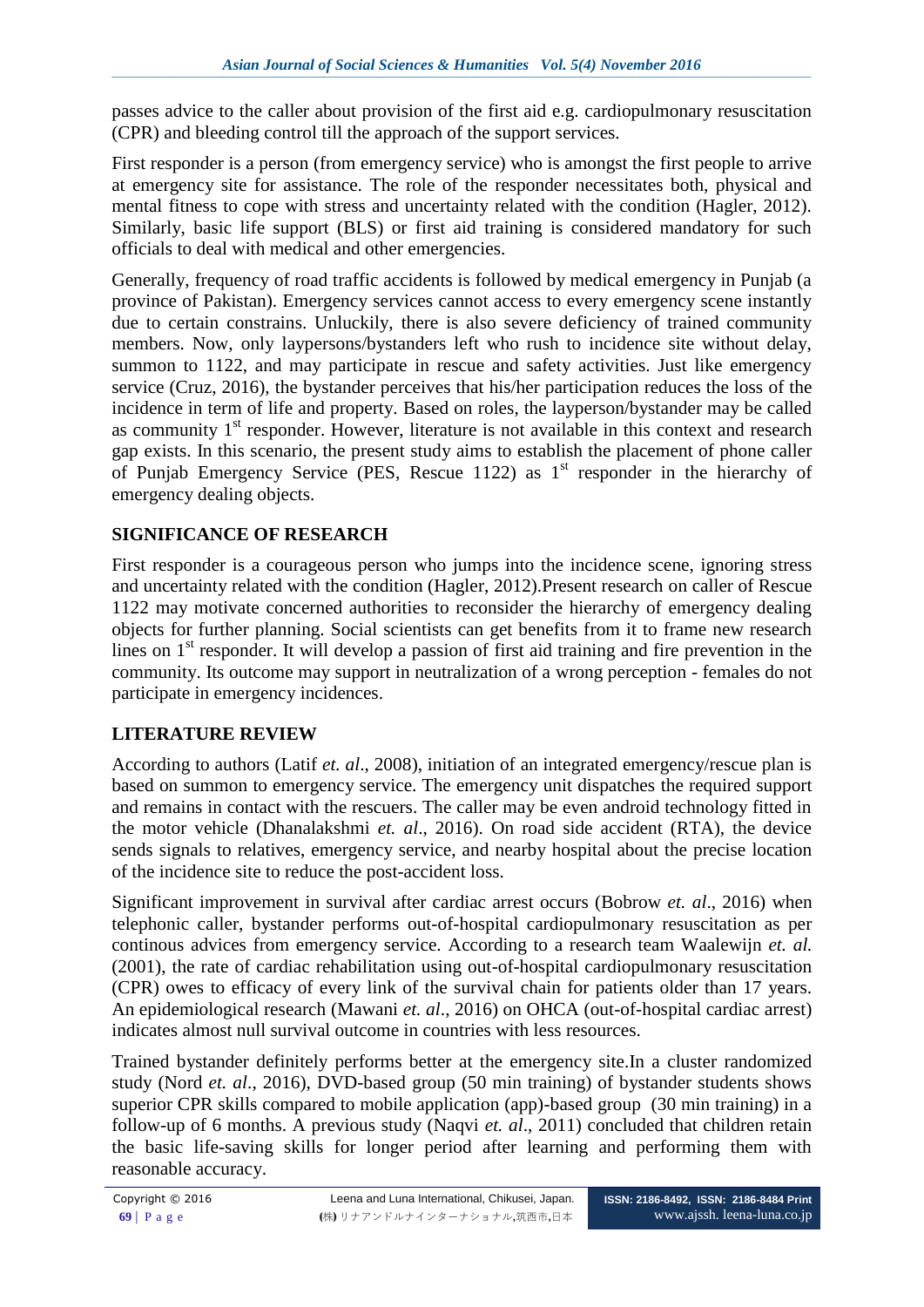The outcome of the RTA -based injuries depends upon magnitude of the injuries, level of early care at the scene, and time to reach the hospital. According to author (Getahun, 2015) in Ethiopia, taxi drivers have considerable gaps in knowledge, attitude and skill to deal the incident scene. So, they are not so efficient in decreasing mortality and disabilities. In RTAs, considerable number (about  $1/3^{rd}$  of the total) of the victims die before arrival at the hospital (Khorasani-Zavareh *et. al*., 2009) due to mishandling by the untrained people.

According to a research (Hortensius *et. al*., 2016), the people with more sympathetic perception promptly indulge in the scene while with more personal distress refrain to do so. Responsiveness in emergency is a social psychology (Plötner *et. al*., 2015). In the presence of bystanders, some people fail to help. Reciprocal to it, encouragement by elders enhances the helping power of the youth.

It is general perception of the helping layperson that his/her particular support helps in lessening the overall loss of the case. It is the same as emergency service perceives after managed involvement in emergency or disaster such as horrifying flood (Cruz, 2016). According to a motivational study (Kulik, 2016) on 472 volunteers, people in late adolescence have higher motives of social solidarity and of escape from reality through volunteering than in middle and late adulthood. A study on old-aged people (Okun *et. al*., 2016) states that circumstances-based volunteer cessation deprives the community from the underlined benefits of volunteering such as volunteer satisfaction and enjoyment.

Research team of the present work explored different sources e.g. published articles during literature review. Three aspects of the caller i.e. initiation of the emergency chain, active participation in the incidence, and perception of loss reduction have been investigated, separately. It was concluded that there was not a single evidence of research (especially in Pakistan) showing importance of caller to emergency service e.g. the Rescue 1122.

## **OBJECTIVE**

To establish the placement of phone caller of PES (Rescue 1122) as  $1<sup>st</sup>$  responder in the hierarchy of emergency-dealing objects

## **METHODOLOGY**

The telephone numbers of the phone callers, calling PES control room Sialkot city (Pakistan) during  $1^{st}$  February to  $30^{th}$  April, 2016 were collected from the same office after written departmental permission. A sample  $(n = 261)$  was selected using systematic sampling technique. A questionnaire was designed with close-ended questions. It had three sections entitled socio-demographic characteristics, initial proceedings (included 8 items), and security & rescue (included 8 items). The items were measured on 5-point Likert scale, rating strongly disagree (1) to strongly agree (5).The questionnaire was pretested in a pilot study. Fifty  $(n = 50)$  people were contacted telephonically and responses were recorded in the questionnaire. During main study, consent of each responder was obtained before responses.

Coded data of socio-demographic characteristics was subjected to SPSS (version 14) in Windows 2007. Significant association ( $\alpha$  = 0.05) between socio-demographic characteristics and "importance of the callers" was calculated using chi-square test. Multilayer Perception Neural Network (MLP NN) technique was applied to know the normalized importance of the independent variables towards importance of the callers (dependent variable).

## **DATA ANALYSIS**

Two hundred and sixty one (261) selected emergency telephone callersof the Rescue 1122, Sialkot were interviewed telephonically to fill the pretested questionnaire.No any non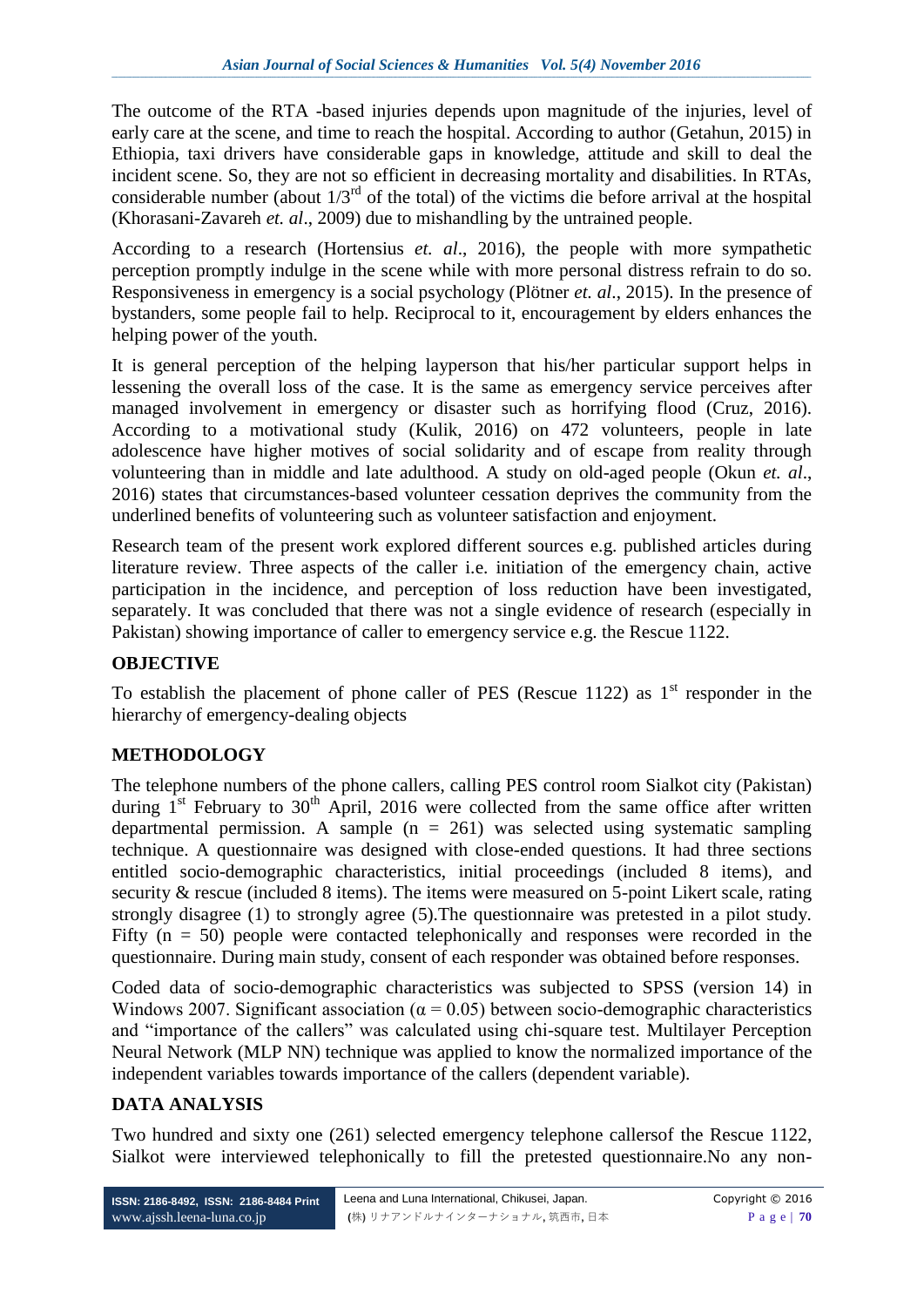responsiveness or delay was noticed from the respondents' side. Different percent frequencies were observed against various category of a socio-demographic characteristic, as shown in Table 1. Gender-wise, male respondents were comparatively higher with percent frequency of 67.4% ( $n = 176$ ) than others. Similarly, vast majority of the responses (68.2%,  $n = 178$ ) indicated education level of Matriculation or above. Remarkably, higher number of the responses i.e.  $51\%$  (n = 133) reported services as profession. In case of residence of the respondents, urban residence had a little edge with  $51.3\%$  (n = 134) over its counterpart (rural). Surprisingly, only  $6.1\%$  (n = 16) of the study callers were equipped with first aid training to deal with the emergency situations.

| Characteristic         |                       | Category                      |                 |
|------------------------|-----------------------|-------------------------------|-----------------|
|                        |                       | Percent frequency (number, n) |                 |
| Gender                 | Male                  | Female                        | Shemale         |
|                        | 67.4 (176)            | 32.6(85)                      | 0(0)            |
| <b>Education</b> level | Uneducated            | Primary                       | Matric+         |
|                        | 11.5(30)              | 20.3(53)                      | 68.2 (178)      |
| Profession             | <b>Studies</b>        | Services                      | <b>Business</b> |
|                        | 12.6(33)              | 51 (133)                      | 36.4(95)        |
| Residence              | Rural                 | Urban                         |                 |
|                        | 51.3 (134)            | 48.7 (127)                    |                 |
|                        | N <sub>0</sub><br>Yes |                               |                 |
| First aid training     | 93.9 (245)            | 6.1(16)                       |                 |

**Table 1. Socio-demographic characteristics of responders (n = 261)**

Different socio-demographic characteristics showed different statistical association with the involvement-based, loss-minimization perception of the phone caller in the emergency using chi-squared test (Table 2a). Only gender had statistically strong significant association ( $P =$ 0.0001) with the perception. However, rest of the 4 characteristics i.e. education, profession, residence and first aid training indicated insignificant association. The data, presented in Table 2b highlighted the cross tabulation (cross tabs for short) of gender and the perception. All the female  $(n = 85)$  and most of the male  $(n = 144)$  participants perceived that their participation minimized the loss of the incidence.

| Characteristic     | p-value (at $\alpha$ = .05) |
|--------------------|-----------------------------|
| Gender             | 0.001                       |
| Education          | 0.910                       |
| Profession         | 0.781                       |
| Residence          | 0.553                       |
| First aid training | 0.449                       |

**Table 2a. Association of characteristic with importance of caller (n = 261)**

#### **Table 2b. Cross tabulation between gender and loss-minimization perception of caller**

|            |                | $(n = 261)$      |        |       |
|------------|----------------|------------------|--------|-------|
|            |                |                  | Gender | Total |
|            |                | Female           | Male   |       |
|            | N <sub>o</sub> | $\boldsymbol{0}$ | 32     | 32    |
| Perception | Yes            | 85               | 144    | 229   |
| Total      |                | 85               | 176    | 261   |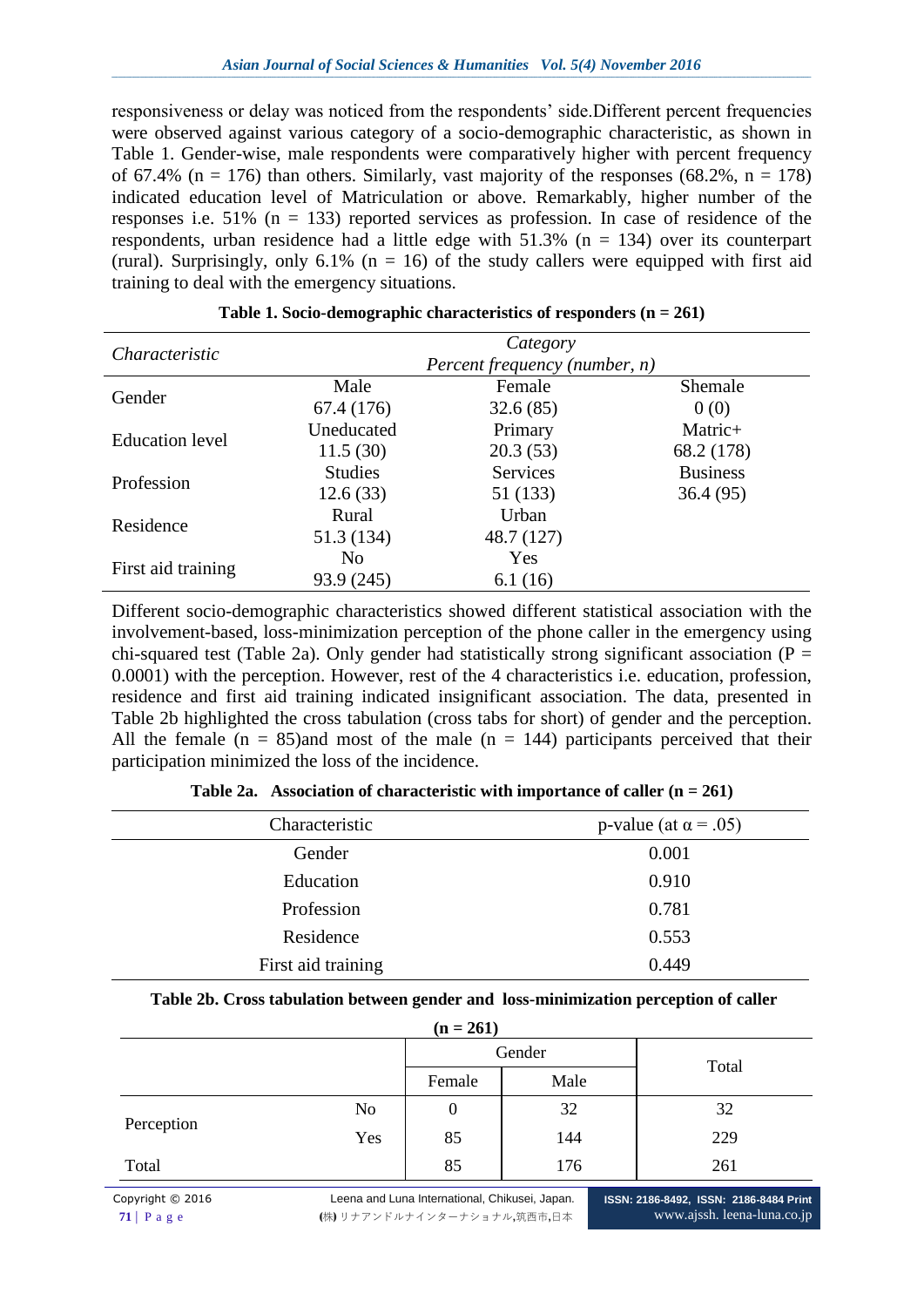Model summary (Table 3a) developed when finalized data set was presented to Multiple-Layer Perception Neural Network (MLP NN) technique. Percent incorrect prediction of training sample (11.5) is comparatively lesser than that of testing sample. So, there is more than 85% correct prediction in each, training and testing samples. The data of the Table 3b revealed the Case processing summary (Table 3b) with included cases "N". Training sample has been assigned 192 cases which constitute 73.8% of the population while testing is with 68 cases (26.2% of population).

| Phase    | Percent incorrect prediction |
|----------|------------------------------|
| Training | 11.5                         |
| Testing  | 13.2                         |

|  |  | Table 3a. Model summary for percentage incorrect prediction of the samples |
|--|--|----------------------------------------------------------------------------|
|--|--|----------------------------------------------------------------------------|

| Table 3b. Case Processing Summary of the MLP neural network (n = 261) |          |                |         |
|-----------------------------------------------------------------------|----------|----------------|---------|
|                                                                       |          | $\overline{N}$ | Percent |
| Sample                                                                | Training | 192            | 73.8    |
|                                                                       | Testing  | 68             | 26.2    |
| Valid                                                                 |          | 260            | 100.0   |
| Excluded                                                              |          |                |         |
| <b>Total</b>                                                          |          | 261            |         |

Classification of the samples (Table 3c) showed the percent correctness of each category in each sample. There was high percentage of right cases in the training sample (88.5% overall percent correct). However, there appeared some contradiction between the values of observed and predicted categories in the whole data of the Table. There emerged 4 groups of the cases *viz.* (i) correctly placed 'Yes': 228, (ii) correctly placed 'No': 1, (iii) incorrectly placed 'Yes': 0, and (iv) incorrectly placed "No": 31.

|          |                        | Predicted      |        |                    |  |
|----------|------------------------|----------------|--------|--------------------|--|
| Sample   | <i><b>Observed</b></i> | N <sub>O</sub> | Yes    | Percent<br>Correct |  |
| Training | N <sub>o</sub>         | $\overline{0}$ | 22     | 0.0%               |  |
|          | Yes                    | 0              | 170    | 100.0%             |  |
|          | <b>Overall Percent</b> | 0.0%           | 100%   | 88.5%              |  |
| Testing  | N <sub>0</sub>         |                | 9      | 10.0%              |  |
|          | Yes                    | $\overline{0}$ | 58     | 86.8%              |  |
|          | <b>Overall Percent</b> | 0.0%           | 100.0% | 85.5%              |  |

**Table 3c. Classification of phases by Multilayer Perception (MLP) Neural Network**

*Dependent Variable:* involvement-based, loss-minimization perception of the phone caller

Sensitivity analysis of input variables by MLP Neural Network presented a clear picture of normalized importance of the factors towards loss-minimization perception of the callers (Fig 1). Here, percentage normalized importance was found maximum (100%) against initial response (proceeding). However, other component of the physical participation of the responder i.e. security and rescue showed a value of 62.2%.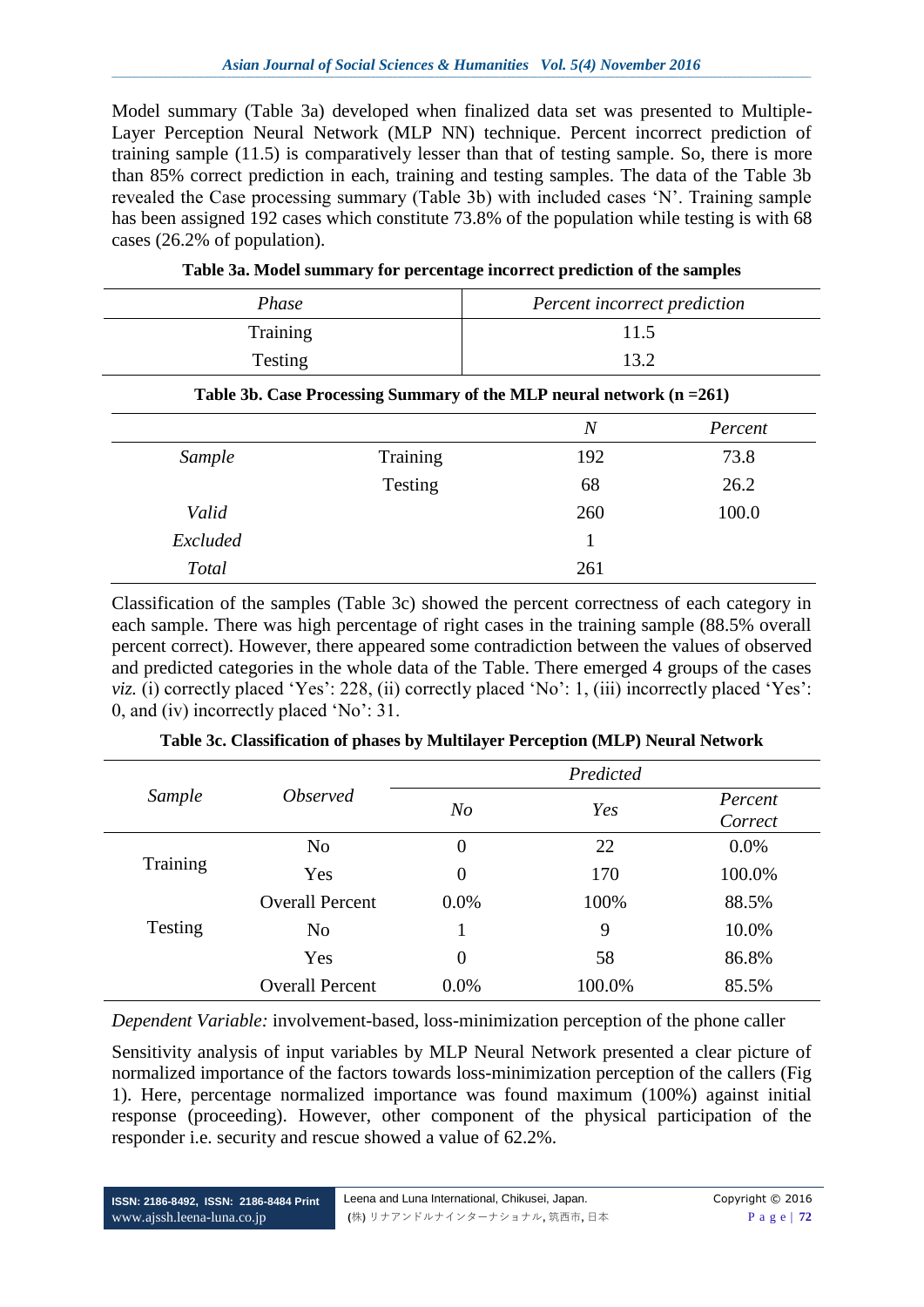

Figure 1. Normalized importance of the factors towards involvement-based, lossminimization perception of the caller

# **FINDINGS AND DISCUSSION**

Researchers of the present study reached to the following findings after subjecting the collected data of the questionnaire-based responses of the callers  $(n = 261)$  to SPSS for analysis:

Compared to females, more than double the percent frequency in males can be seen in the light of their availability at the incidence sites e.g. road side accident, and emotional conduct. However, females are generally active during medical emergencies like cardiac issues.

Existence of relatively higher frequency against the education level (Matriculation plus) clearly indicates the education-oriented confidence building to step forward during emergency situation.

Covering of more than half (i.e. 51%) of the responses by professionally service men is a matter of interest. The parallel scenario of need-based volunteer role with responsibilities of services highlights the personal integrities of the responders.

Outcome of almost equal frequency (%) of rural and urban residents advocates the generally accepted version "Humanity is independent of geopolitical territories". Shoulder to shoulder involvement of both kinds of residents is a sign of harmony.

A trained person for First aid keeps the situation from becoming bad to worse by securing the scene and providing temporary treatment before arrival of the professionals. Unluckily, the statistics of the trained persons (only 6.1%) in present study show the weaker trends of the people towards this serious subject.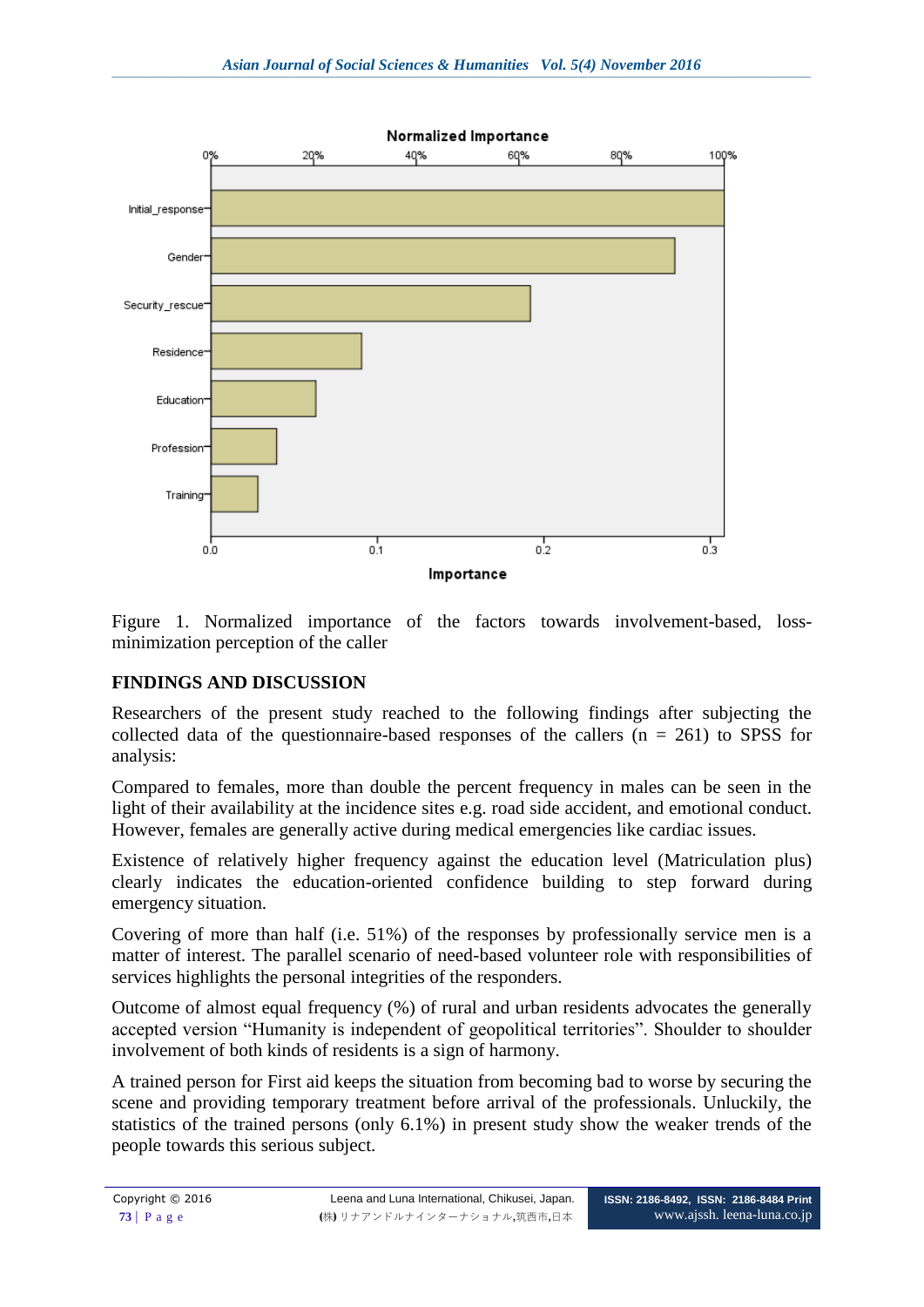Output of significant association ( $P = 0.0001$ ) between gender and importance of the callers can be visualized positively with reference to opinion making about importance of caller. Contrary to it, spectrum of the opinion is broad as it is independent of other characteristics *viz.* education, profession, residence, and First Aid training. Appearance of 32 males (after cross tabulation), negating importance of callers in emergency is an astonishing observation which needs to be addressed, specifically.

Higher normalized importance of the callers against initial response of the responder (e.g. willingness, information provision to Rescue 1122) throws light on the active participation of the respondent in the incidence scene before arrival of Rescue 1122 team. Similarly, security and rescue role of the participant has measurable weightage in determination of the importance of the caller in emergency.

### **CONCLUSION**

According to Anderson and Brown (2010), steeper hierarchy provides more benefits to all the ranks than flatter one". This research is based on perception of the callers of Punjab Emergency Service (commonly called Rescue 1122 – a pre-hospital service) towards their importance in the hierarchy as first responders. Out of the total sample size (261) of the survey under hand, majority of the respondents gave positive opinion about their role in minimizing the loss in the incidences. The perception was found widespread in both the genders i.e. males and females. Other areas of the study like initial proceeding of the caller, and security & rescue activities of the responders also showed importance in making the perception. Conclusively, the researchers found phone caller as " $1<sup>st</sup>$  responder" on the basis of importance of phone call;and caller"s physical participation and general perception in minimization the loss of the incidence.

#### **RECOMMENDATIONS**

To enhance the efficiency of phone caller as  $1<sup>st</sup>$  responder in emergency, following measures should be taken:

- 1. Introduction of GPS (Global Positioning System) for rapid, exact location of the incidence site.
- 2. Speeding up the first aid training program for the general mass to minimize overall loss.
- 3. Appreciation of phone caller  $(1<sup>st</sup>$  community responder) to Rescue 1122 at all the forums.

#### **ACKNOWLEDGEMENT**

The research team is highly thankful to Brig (R) Dr. Arshad Zia, DG (PES), Lahore for granting permission to conduct the work. Moral buck up by Prof. Dr. Farhat Saleemi (Vice chancellor, Govt. College Women University, Sialkot) is also highly appreciated. In achieving the objective of the study, technical guidelines of Muhammad Jamil Janjua (Rescue District Warden, Sialkot) played a central role.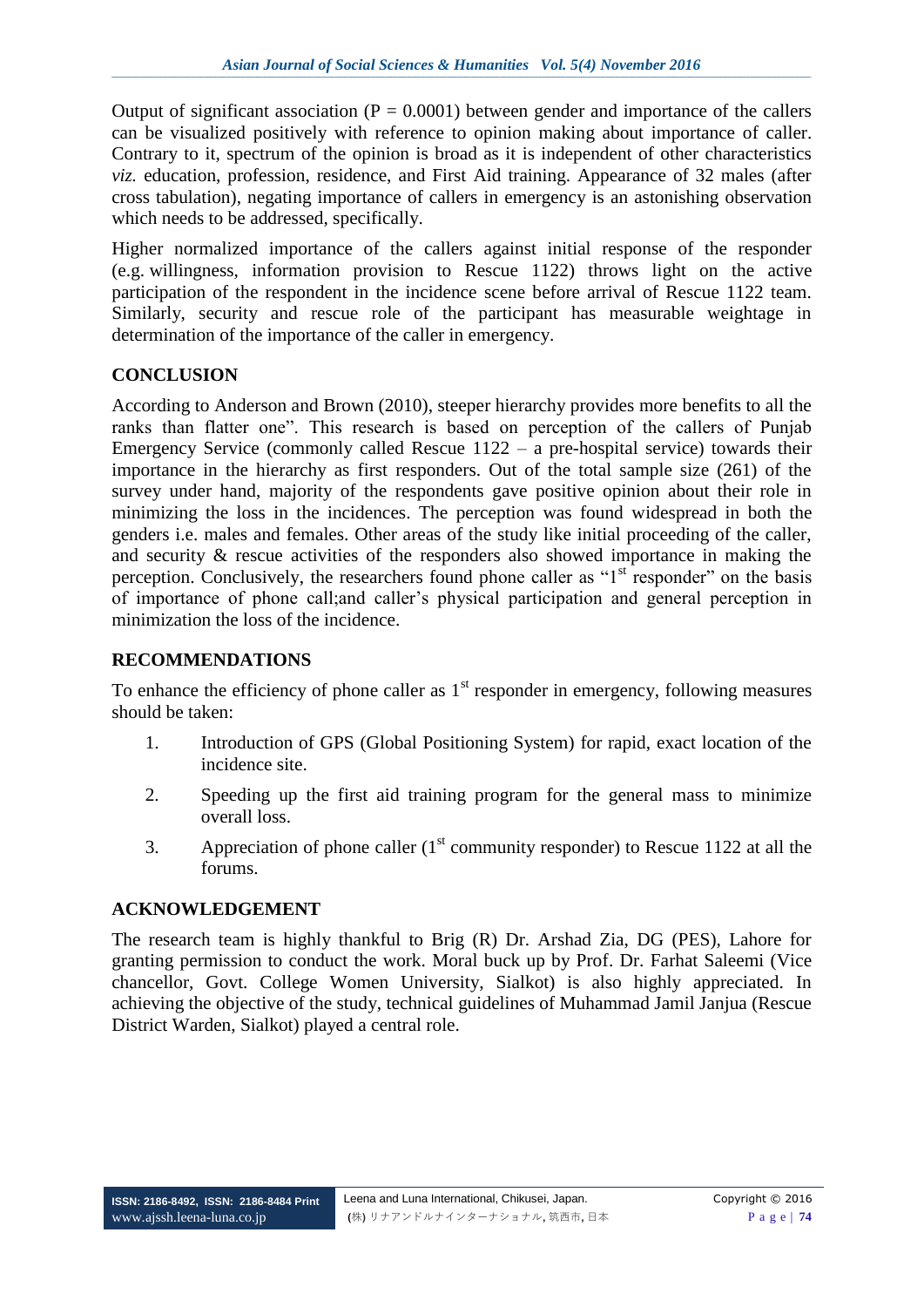#### **REFERENCES**

- [1] Anderson, C., & Brown, C. E. (2010). The functions and dysfunctions of hierarchy, *Research in organizational behavior*, *30,* 55-89.
- [2] Associated Press of Pakistan. (2014). *Largest emergency humanitarian service*. Retrieved from http://app.com.pk/en/ index.php? option= com content&task=view&id=260308&Itemid=2.
- [3] Bobrow et al. (2016). Implementation of a regional telephone cardiopulmonary resuscitation program and outcomes after out-of-hospital cardiac arrest. *JAMA Cardiology, 1* (3), 294-302.
- [4] Cabo et al. (2014). Universal access to eCall system. *Procedia Computer Science, 27*, 104-112.
- [5] Cruz, E. C. (2016). Flooding preparation and mitigation of local government units of Cagayan province, Philippines. *International Journal of Education and Research, 4*  (2), 373-390.
- [6] Dhanalakshmi et al. (2016). Immediate accident precision over medical application for android technology. *International Journal of Advanced Research in Computer and Communication Engineering, 5* (3), 77-81.
- [7] Getahun, N. (2015). *Assessment of knowledge, attitude and practices of first aid service provision associated with hard traffic accidents among taxi drivers in Addis Ababa, Ethiopia*. Retrieved from http//etd.aau.edu.et/bitstream /123456789/ 7683/1/ Neway %20Getahun.pdf.
- [8] Hagler, G. (2012). Careers as a first responder (Essential Careers). New York City: Rosen Publishing Group.
- [9] [Hortensius et al.,](http://www.ncbi.nlm.nih.gov/pubmed/?term=Hortensius%20R%5BAuthor%5D&cauthor=true&cauthor_uid=27126708) (2016). Personal distress and the influence of bystanders on responding to an emergency. *Cognitive, Affective, & Behavioral Neuroscince, 16* (4), 672-688.
- [10] [Khorasani-Zavareh](http://www.ncbi.nlm.nih.gov/pubmed/?term=Khorasani-Zavareh%20D%5BAuthor%5D&cauthor=true&cauthor_uid=19941209) et al. (2009). Traffic injury deaths in West Azarbaijan province of Iran: A cross-sectional interview-based study on victims' characteristics and prehospital care. *[International Journal of Injury Control and Safety Promotion,](http://www.tandfonline.com/toc/nics20/current) 16* (3), 119-126.
- [11] Kulik, L. (2016). Volunteering during an emergency: A life stage perspective. *Nonprofit and Voluntary Sector Quarterly.* Retrieved from http://nvs. sagepub. com/ content/early /2016/07/20/0899764016660385.abstract.
- [12] Latif et al. (2008). Potentials of location based services for Pakistani cellular market. *Journal of Information & Communication Technology, 2* (1), 19-24.
- [13] [Mawani](http://www.ncbi.nlm.nih.gov/pubmed/?term=Mawani%20M%5BAuthor%5D&cauthor=true&cauthor_uid=27465304) et al. (2016). Epidemiology and outcomes of out-of-hospital cardiac arrest in a developing country-a multicenter cohort study. *BMC Emergency Medicine, 16* (1), 28.
- [14] Naqvi et al. (2011). School children training for basic life support. *Journal of the College of Physicians and Surgeons Pakistan*, *21* (10), 611-615.
- [15] [Nord](http://bmjopen.bmj.com/search?author1=Anette+Nord&sortspec=date&submit=Submit) et al. (2016). Effect of mobile application-based versus DVD-based CPR training on students" practical C PR skills and willingness to act: A cluster randomized study". *BMJ Open, 6* (4).